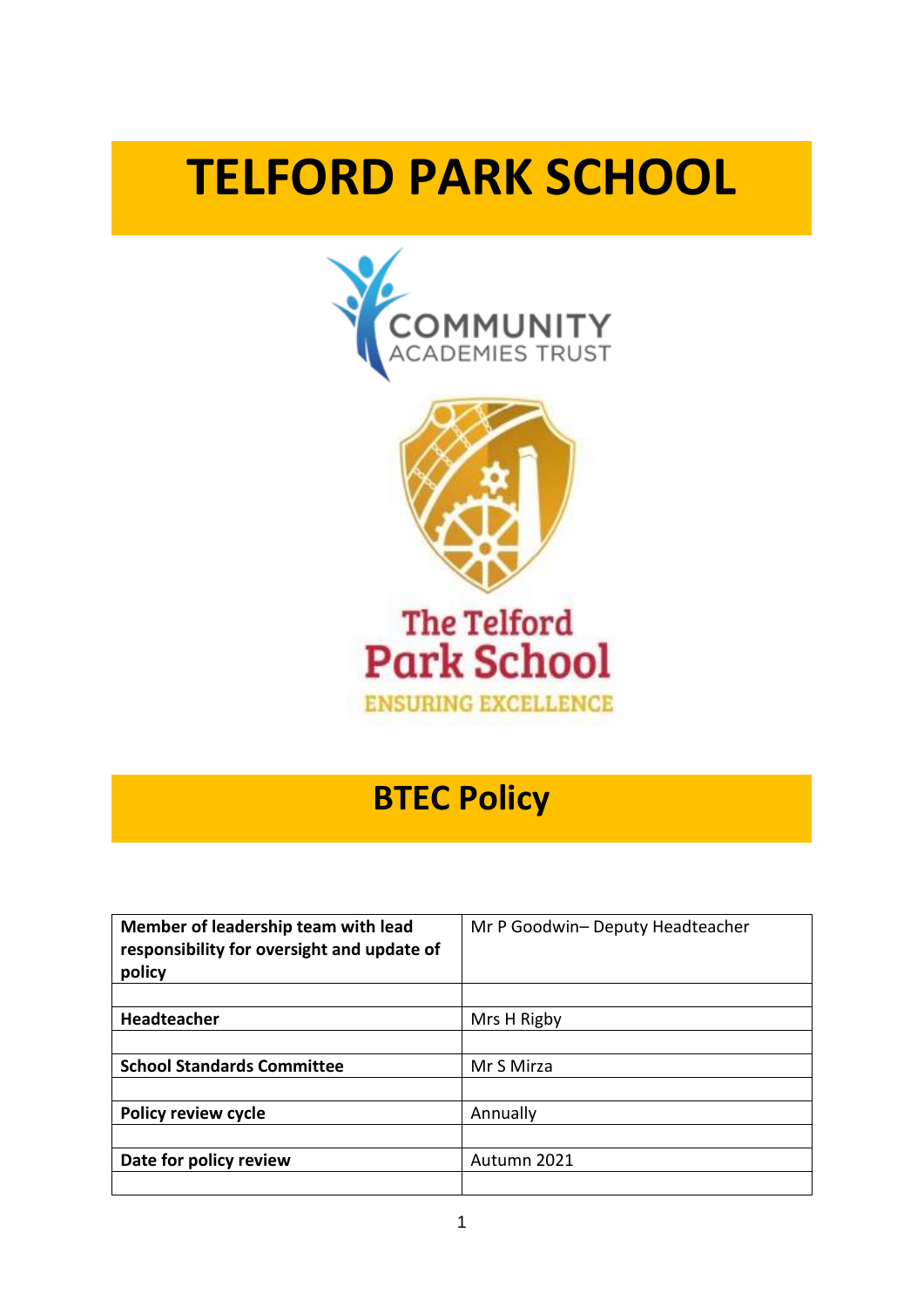# **Responsibilities**

#### **Exams Officer**

Responsible for timely, accurate and valid registration, transfer, withdrawal and certificate claims for learners.

#### **Programme Leader**

Responsible for ensuring learner details held by Pearson are accurate and that an audit trail of learner assessment and achievement is accessible.

Responsible for managing programme delivery and assessment of the learners, to ensure coverage of all units and grading criteria.

#### **Quality Nominee**

Responsible for coordinating and monitoring the learner details held with Pearson.

The Quality Nominee ensures that centre internal verification and standardisation processes operate, acts as the centre coordinator and main point of contact for BTEC programmes. The Quality Nominee ensures Pearson quality assurance reports are monitored and any remedial action is carried out. Required to inform Pearson of any acts of malpractice.

#### **Senior Management**

Responsible for overseeing the registration, transfer, withdrawal and certificate claims for learners to ensure that awarding body deadlines are met.

Responsible for judging whether assessment decisions are valid, fair and unbiased.

#### **Assessor**

Responsible for carrying out assessment to national standards. The assessor provides feedback to learners; assures the authenticity of learner work; records and tracks achievement.

Responsible for providing clear achievement feedback to learners.

If assessment decisions are questioned, the Assessor is responsible for processing the learner's appeal within the agreed time.

Responsible for designing assessment opportunities which limit the opportunity for malpractice and for checking the validity of the learner's work.

#### **Internal verifier**

A member of staff able to verify assessor decisions, and validate assignments. The Internal Verifier records findings, gives assessor feedback, and oversees remedial action.

Responsible for judging whether assessment decisions are valid, fair and unbiased.

Responsible for malpractice checks when internally verifying work.

#### **Lead Internal Verifier**

By registering with Pearson, has access to standardisation materials which may be used with assessors to ensure that national standards are understood. The Lead Internal Verifier must agree and sign off assessment and internal verification plans.

A member of the programme team who oversees the implementation of an effective internal verification centre system in their subject area. The Lead Internal Verifier is required to register annually and undergoes the necessary standardisation processes.

Responsible for judging whether assessment decisions are valid, fair and unbiased.

Responsible for malpractice checks when internally verifying work.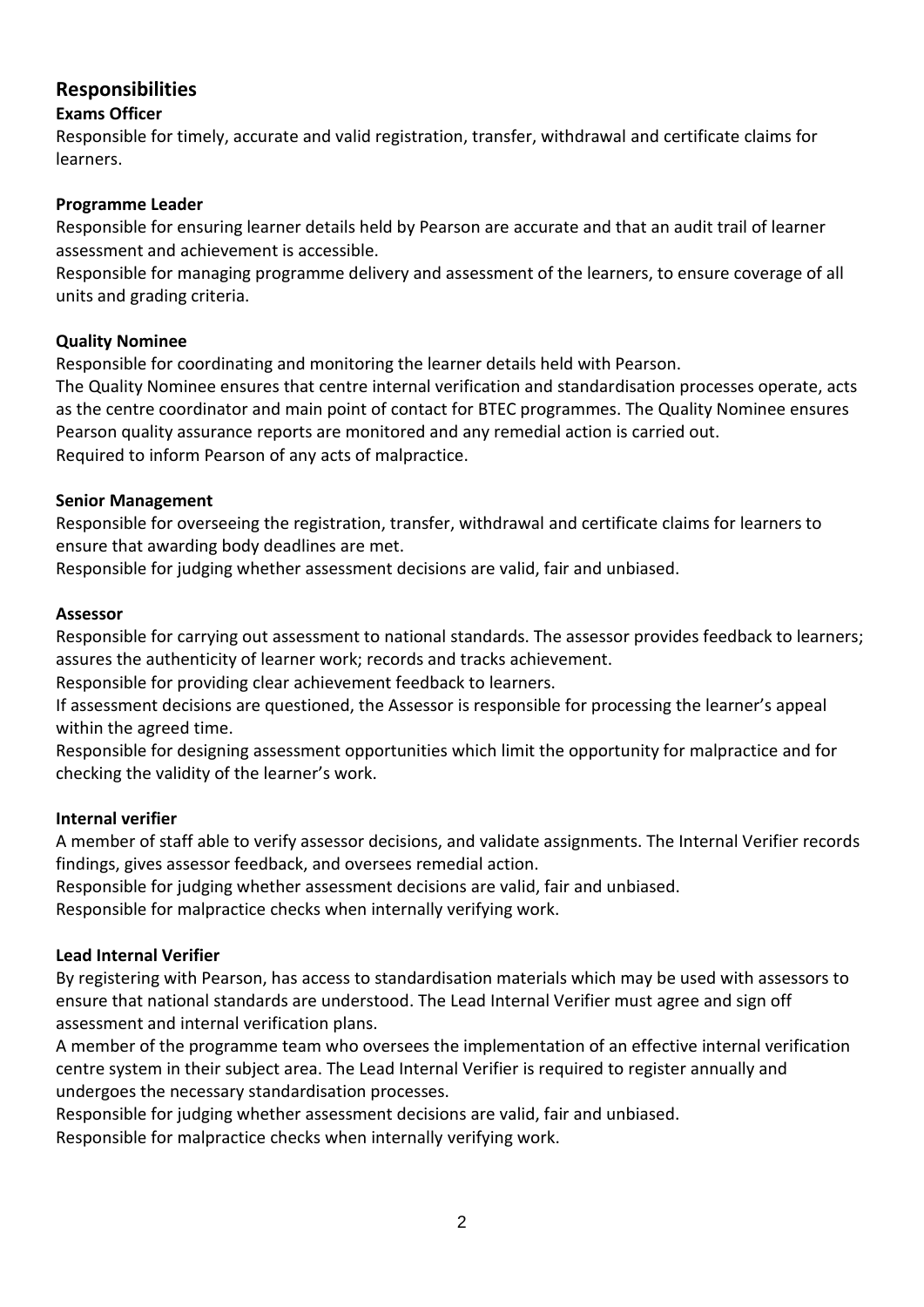#### **Learner**

Responsible for initiating the appeals procedure, in the required format, within a defined time frame, when s/he has reason to question an assessment decision.

#### **Head of Centre**

Responsible for submitting an appeal in writing, to Pearson if the learner remains dissatisfied with the outcome of the centre's internal appeals procedures.

Should seek proactive ways to promote a positive culture that encourages learners to take individual responsibility for their learning and respect the work of others.

Responsible for any investigation into allegations of malpractice.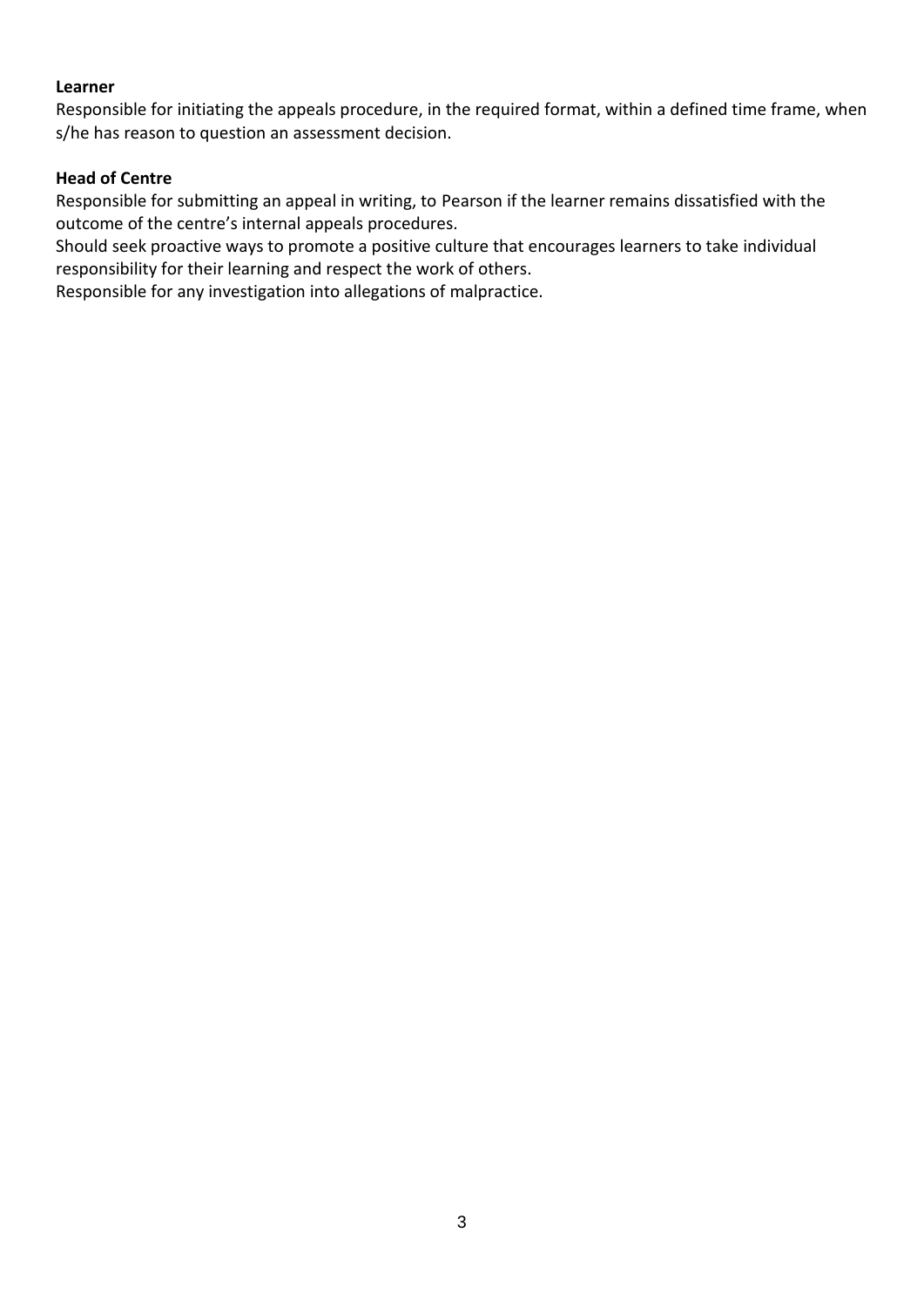# **Registration and Certification Policy**

#### **Aim:**

- To register individual learners to the correct programme within agreed timescales.
- To claim valid learner certificates within agreed timescales.
- To construct a secure, accurate and accessible audit trail to ensure that individual learner registration and certification claims can be tracked to the certificate which is issued for each learner.

#### **In order to do this, the centre will:**

- Register each learner within the awarding body requirements
- Provide a mechanism for programme teams to check the accuracy of learner registrations
- Make each learner aware of their registration status
- Inform the awarding body of withdrawals, transfers or changes to learner details
- Ensure that certificate claims are timely and based solely on internally verified assessment records
- Audit certificate claims made to the awarding body
- Audit the certificates received from the awarding body to ensure accuracy and completeness
- Keep all records safely and securely for three years post certification.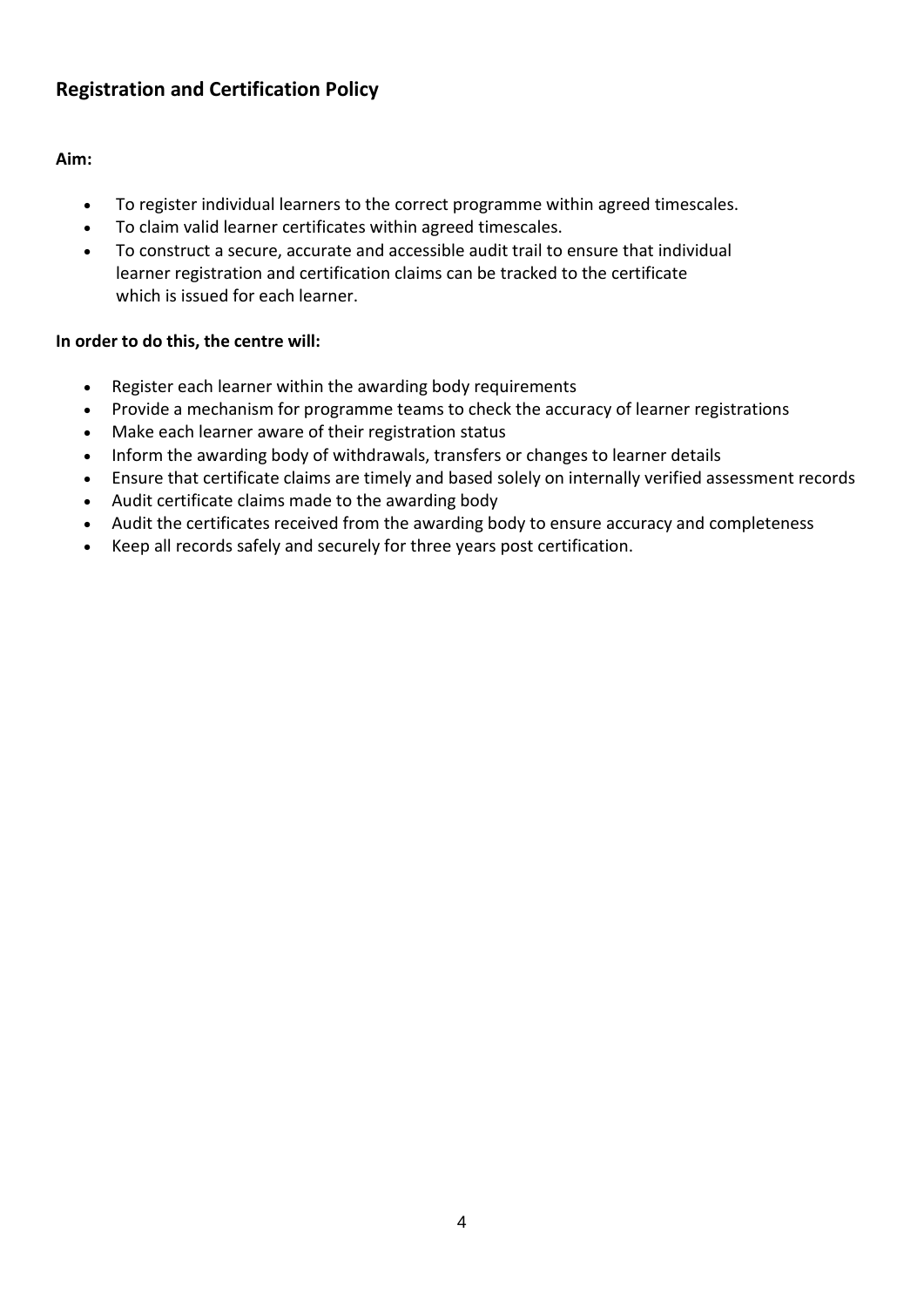# **Assessment Policy**

**Aim:** 

- To ensure that assessment methodology is valid, reliable and does not disadvantage or advantage any group of learners or individuals
- To ensure that the assessment procedure is open, fair and free from bias and to national standards
- To ensure that there is accurate and detailed recording of assessment decisions.

#### **In order to do this, the centre will:**

- ensure that learners are provided with assignments that are fit for purpose, to enable them to produce appropriate evidence for assessment
- produce a clear and accurate assessment plan at the start of the programme/academic year
- provide clear, published dates for handout of assignments and deadlines for summative assessment
- assess learner's evidence using only the published assessment and grading criteria
- ensure that assessment decisions are impartial, valid and reliable
- not limit or 'cap' learner achievement if work is submitted late
- develop assessment procedures that will minimise the opportunity for malpractice
- maintain accurate and detailed records of assessment decisions
- maintain a robust and rigorous internal verification procedure
- provide samples for standards verification as required by the awarding organisation
- monitor standards verification reports and undertake any remedial action required
- share good assessment practice between all BTEC programme teams
- the tutor will decide when the learner is fully prepared to undertake the assessment. Once learners are working on assignments which will be submitted for assessment, they will work independently to produce and prepare evidence for assessment.
- before starting an assessment, the tutor will ensure that each learner understands the:
	- o assessment requirements
	- o nature of the evidence they need to produce
	- o importance of time management and meeting deadlines.
- once the learner begins work for the assessment, the tutor will not:
	- $\circ$  provide specific assessment feedback on the evidence produced by the learner before it is submitted for assessment
	- $\circ$  confirm achievement of specific assessment criteria until the assessment stage.
- only one submission will be allowed for each assignment. The assessor will formally record the assessment result and confirm the achievement of specific assessment criteria.
- each learner must submit:
	- o an assignment for assessment which consists of evidence towards the targeted assessment criteria
	- $\circ$  a signed-and-dated declaration of authenticity with each assignment which confirms they have produced the evidence themselves.
	- $\circ$  formally record and confirm the achievement of specific assessment criteria
	- $\circ$  complete a confirmation that the evidence they have assessed is authentic and is the learner's own work
- the assessor will not:
	- o provide feedback or guidance on how to improve the evidence to achieve higher grades.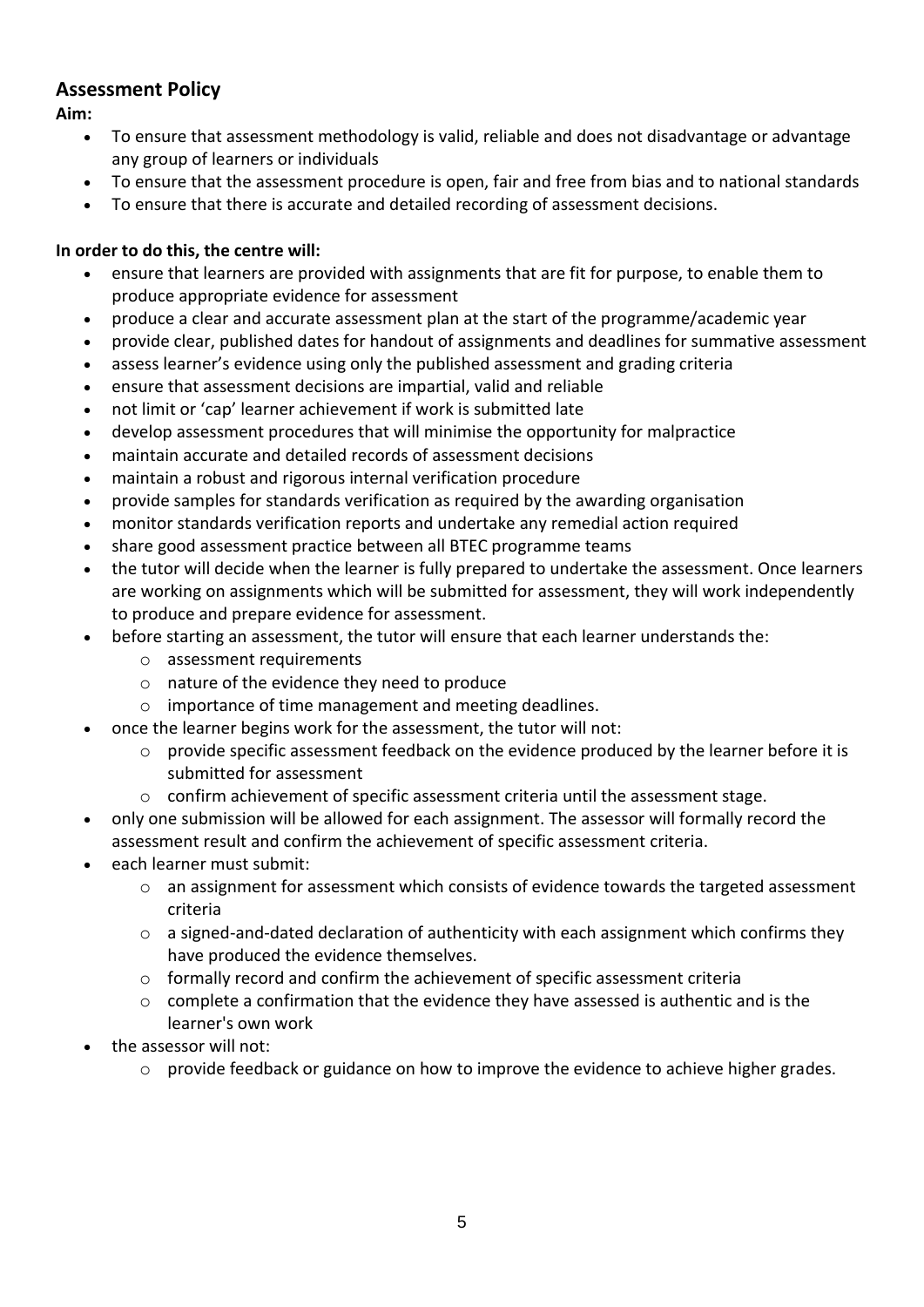- it may be appropriate for the Lead Internal Verifier to authorise one opportunity for a learner to resubmit evidence to meet assessment criteria targeted by an assignment.
- the Lead Internal Verifier will only authorise a resubmission if all of the following conditions are met:
	- o the learner has met initial deadlines set in the assignment, or has met an agreed deadline extension
	- o the tutor judges that the learner will be able to provide improved evidence without further guidance
	- o the assessor has authenticated the evidence submitted for assessment and the evidence is accompanied by a signed and-dated declaration of authenticity by the learner.
- if a learner has not met the conditions listed above, the Lead Internal Verifier will not authorise a resubmission.
- if the Lead Internal Verifier does authorise a resubmission, it must be:
	- o recorded on the assessment form
	- o given a deadline for resubmission within 10 working days\* of the learner receiving the results of the assessment [\* the 10 working days will be within term time, in the same academic year as the original submission.
	- o undertaken by the learner without further guidance.
- retakes of internally assessed units are therefore not available to learners studying BTEC Firsts and Nationals on the NQF.
- ensure that BTEC assessment methodology and the role of the assessor are understood by all BTEC staff
- provide resources to ensure that assessment can be performed accurately and appropriately.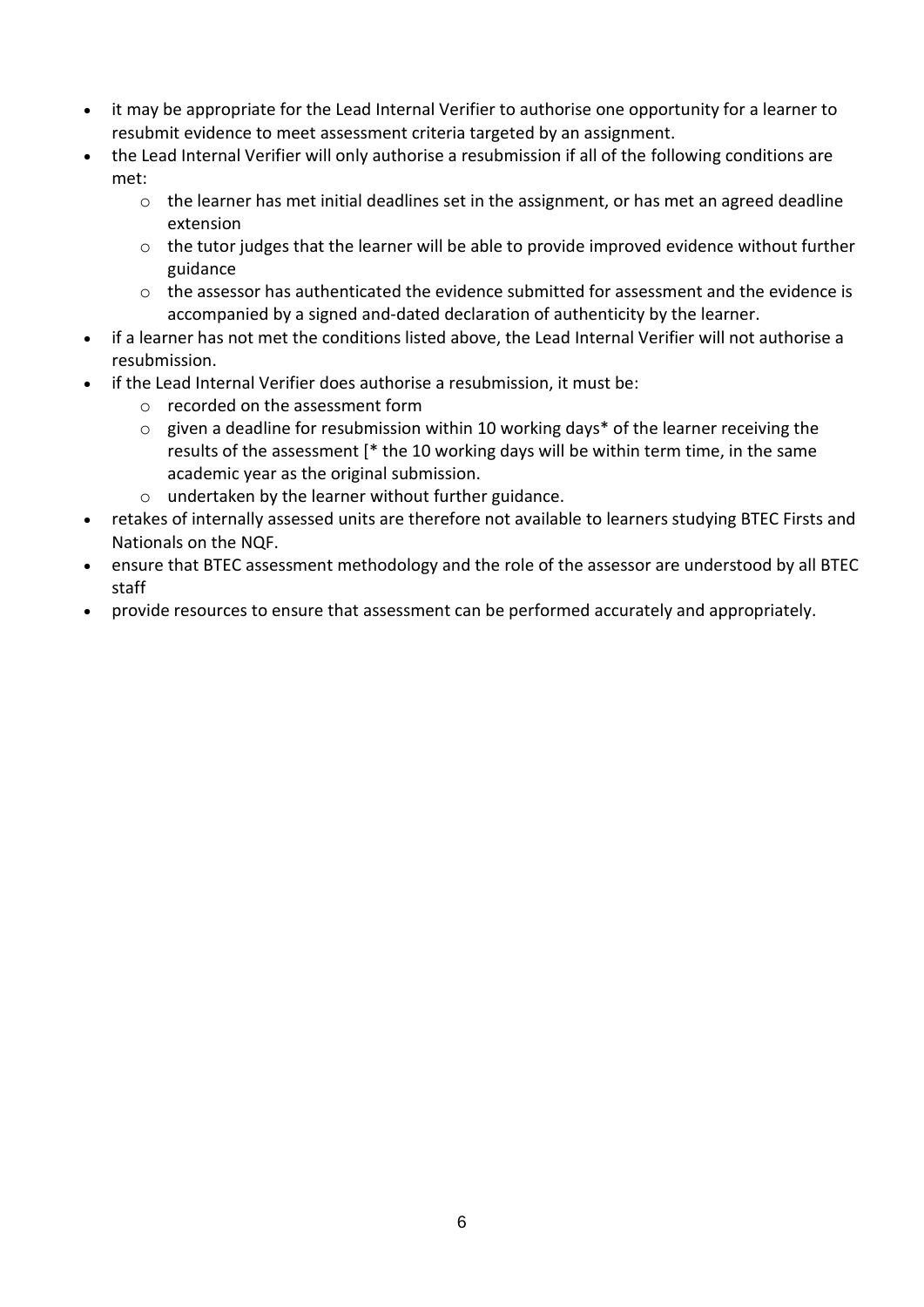# **Internal Verification Policy**

**Aim:** 

- to ensure there is an accredited Lead Internal Verifier in each principal subject area
- to ensure that Internal Verification is valid, reliable and covers all Assessors and programme activity.
- to ensure that the Internal Verification procedure is open, fair and free from bias
- to ensure that there is accurate and detailed recording of Internal Verification decisions.

## **In order to do this, the centre will ensure that:**

- where required by the qualification, a Lead Internal Verifier is appropriately appointed for each subject area, is registered with Pearson and has undergone the necessary standardisation processes
- each Lead Internal Verifier oversees effective Internal Verification systems in their subject area
- staff are briefed and trained in the requirements for current Internal Verification procedures
- effective Internal Verification roles are defined, maintained and supported
- Internal Verification is promoted as a developmental process between staff
- standardised Internal Verification documentation is provided and used
- all centre assessment instruments are verified as fit for purpose
- an annual Internal Verification schedule, linked to assessment plans, is in place
- an appropriately structured sample of assessment from all programmes, units, sites and Assessors is Internally Verified, to ensure centre programmes conform to national standards
- secure records of all Internal Verification activity are maintained
- the outcome of Internal Verification is used to enhance future assessment practice.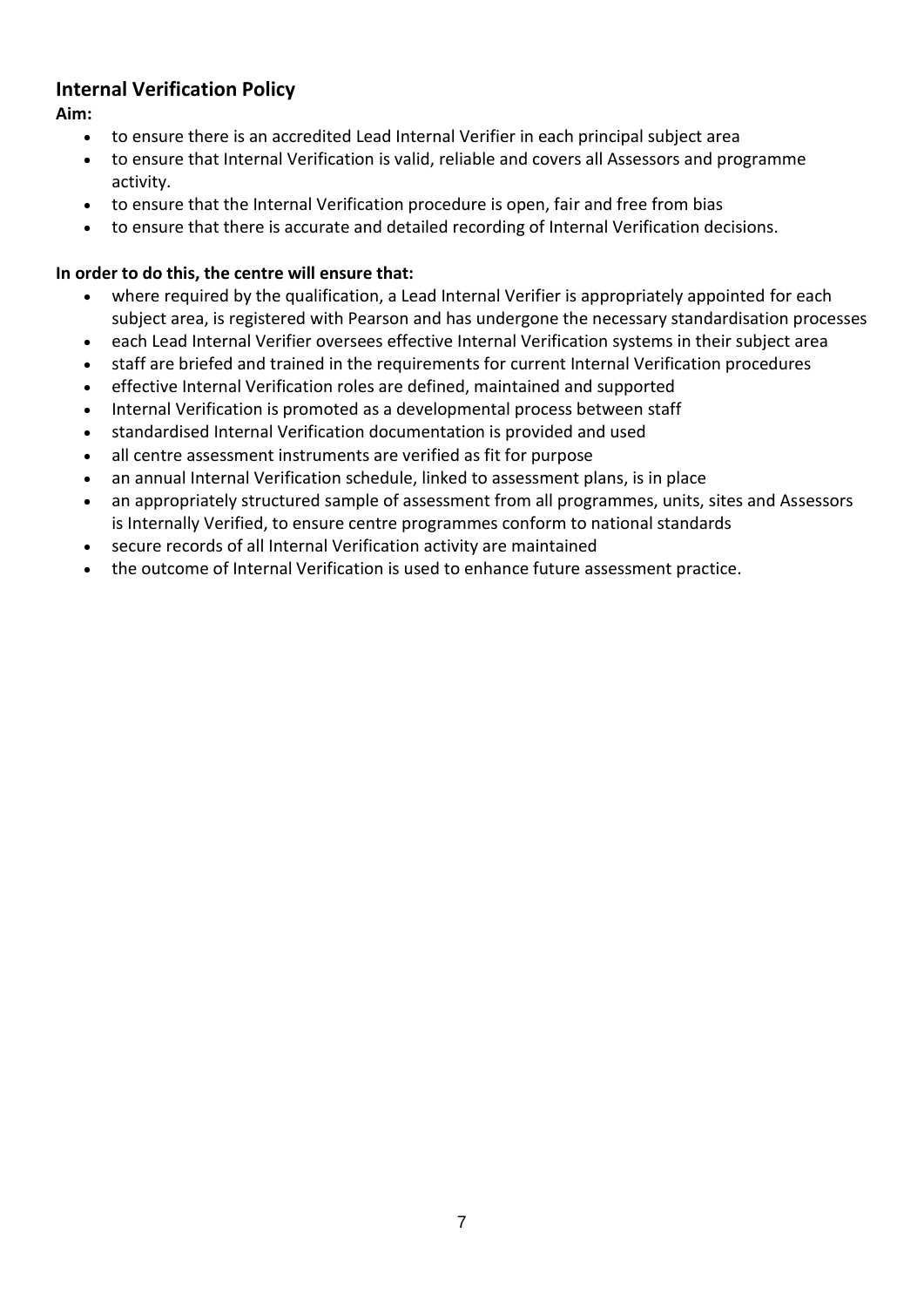# **Appeals Policy**

**Aim:** 

- to enable the learner to enquire, question or appeal against an assessment decision
- to attempt to reach agreement between the learner and the Assessor at the earliest opportunity
- to standardise and record any appeal to ensure openness and fairness
- to facilitate a learner's ultimate right of appeal to the Awarding Body, where appropriate
- to protect the interests of all learners and the integrity of the qualification.

#### **In order to do this, the centre will:**

- inform the learner at induction, of the Appeals Policy and procedure
- record, track and validate any appeal
- forward the appeal to the Awarding Body when a learner considers that a decision continues to disadvantage her/him after the internal appeals process has been exhausted
- keep appeals records for inspection by the Awarding Body for a minimum of 18 months
- have a staged appeals procedure
- will take appropriate action to protect the interests of other learners and the integrity of the qualification, when the outcome of an appeal questions the validity of other results
- monitor appeals to inform quality improvement.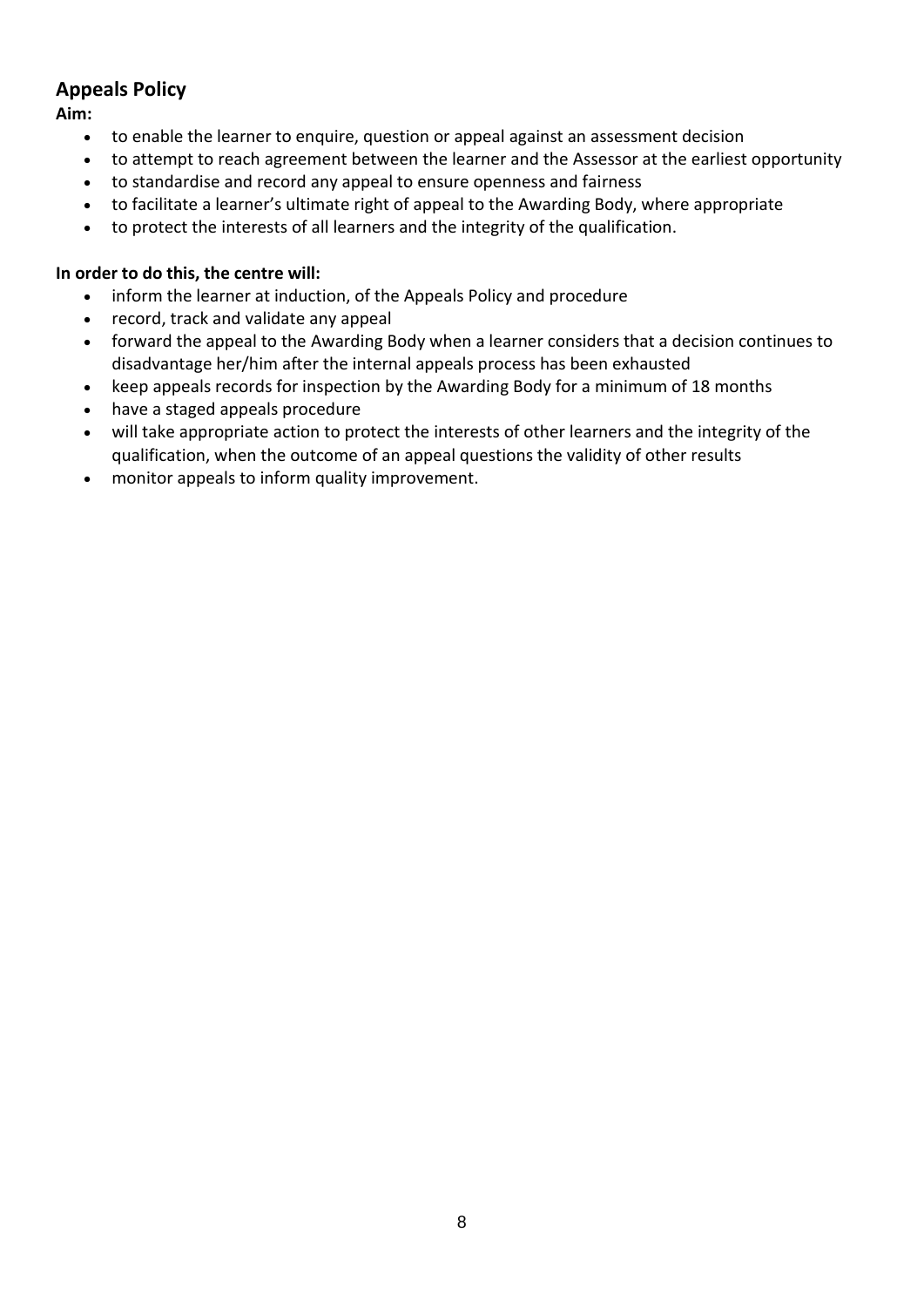# **Assessment Malpractice Policy**

#### **Aim:**

- to identify and minimise the risk of malpractice by staff or learners
- to respond to any incident of alleged malpractice promptly and objectively
- to standardise and record any investigation of malpractice to ensure openness and fairness
- to impose appropriate penalties and/or sanctions on learners or staff where Incidents (or attempted incidents) of malpractice are proven
- to protect the integrity of this centre and BTEC qualifications.

## **In order to do this, the centre will:**

- seek to avoid potential malpractice by using the induction period and the learner handbook to inform learners of the centre's policy on malpractice and the penalties for attempted and actual incidents of malpractice
- show learners the appropriate formats to record cited texts and other materials or information sources
- ask learners to declare that their work is their own
- ask learners to provide evidence that they have interpreted and synthesised appropriate information and acknowledged any sources used
- conduct an investigation in a form commensurate with the nature of the malpractice allegation. Such an investigation will be supported by the Head of Centre and all personnel linked to the allegation. It will proceed through the following stages:
- make the individual fully aware at the earliest opportunity of the nature of the alleged malpractice and of the possible consequences should malpractice be proven
	- $\circ$  give the individual the opportunity to respond to the allegations made
	- $\circ$  inform the individual of the avenues for appealing against any judgment made
	- o document all stages of any investigation.

Where malpractice is proven, this centre may apply the following penalties / sanctions:

- withdrawal from all examinations
- withdrawal from the Named BTEC Examination
- cancellation of the Unit
- cancellation of the Assignment
- repeat of the assignment

#### **Definition of Malpractice by Learners**

This list is not exhaustive and other instances of malpractice may be considered by this centre at its discretion:

- plagiarism of any nature
- collusion by working collaboratively with other learners to produce work that is submitted as individual learner work
- copying (including the use of ICT to aid copying)
- deliberate destruction of another's work
- fabrication of results or evidence
- false declaration of authenticity in relation to the contents of a portfolio or coursework
- impersonation by pretending to be someone else in order to produce the work for another or arranging for another to take one's place in an assessment/examination/test.